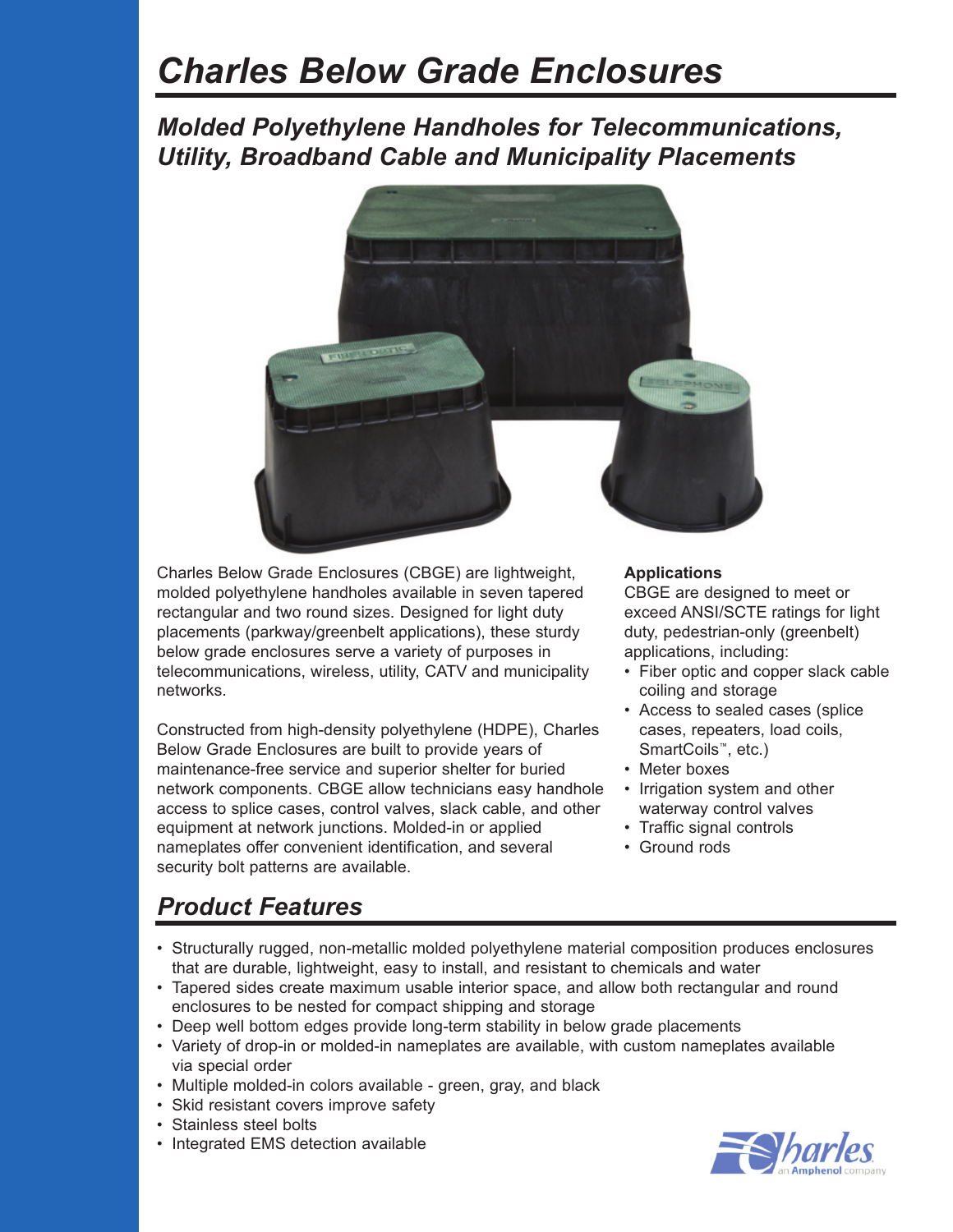### *P060010*



*P100010*



*P141912*

**Appx. Dimensions:**  06"W x 00"L x 10"D

> **Cover Weight (Overlapping Cover):**   $0.25$  lb. **Box Weight:**  1.0 lbs. **Assembly Weight:**  1.25 lbs.

**Pallet Quantity:**  500 **Loaded Pallet Weight:**  675 lbs.

**Appx. Dimensions:**  10"W x 00"L x 10"D

**Cover Weight (Overlapping Cover):**   $1$  lb. **Box Weight:**  3 lbs. **Assembly Weight:**  4 lbs.

**Pallet Quantity:**  180 **Loaded Pallet Weight:**  770 lbs.



**Appx. Dimensions:**  14"W x 19"L x 12"D

**Cover Weight (Overlapping Cover):**   $2$  lbs. **Box Weight:**  6 lbs. **Assembly Weight:**  8 lbs.

**Pallet Quantity:**  78 **Loaded Pallet Weight:**  635 lbs.







*P142015*



**Appx. Dimensions:**  14"W x 20"L x 15"D

**Cover Weight (Inset Cover):**   $6$  lbs. **Box Weight:**  12 lbs.

**Assembly Weight:**  18 lbs.

**Pallet Quantity:**  100 **Loaded Pallet Weight:**  1850 lbs.

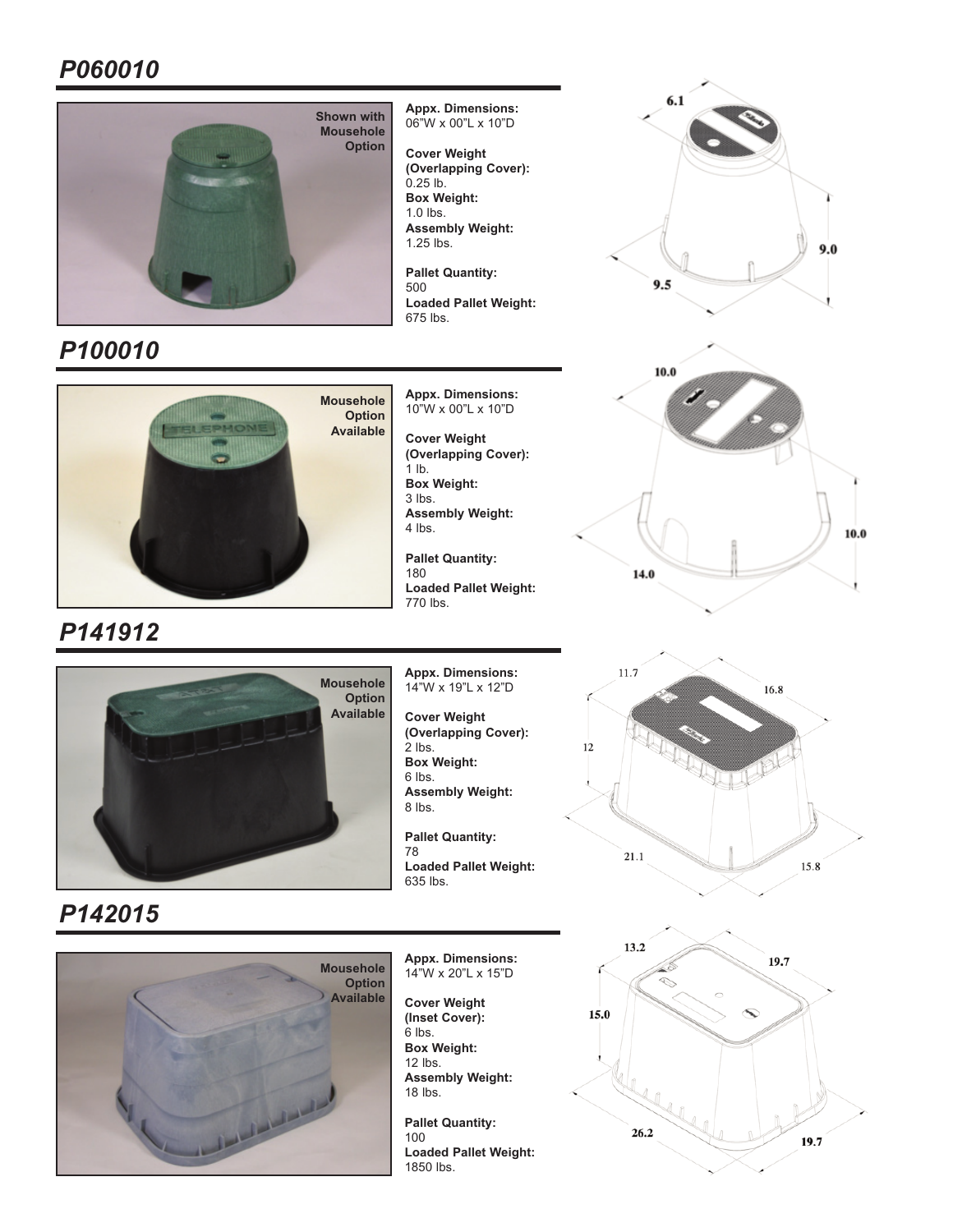

*P173015*

**Appx. Dimensions:**  13"W x 24"L x 15"D

**Cover Weight (Inset Cover):**  5 lbs. **Box Weight:**  19 lbs. **Assembly Weight:**  25 lbs.

**Pallet Quantity:**  30 **Loaded Pallet Weight:**  800 lbs.





**Appx. Dimensions:**  17"W x 30"L x 15"D

**Cover Weight (Inset Cover):**  11 lbs. **Box Weight:**  20 lbs. **Assembly Weight:**  31 lbs.

**Pallet Quantity:**  20 **Loaded Pallet Weight:**  670 lbs.





**Appx. Dimensions:**  17"W x 30"L x 18"D

**Cover Weight (Overlapping Cover):**  11 lbs. **Box Weight:**  21 lbs. **Assembly Weight:**  32 lbs. **Pallet Quantity:** 

10 **Loaded Pallet Weight:**  370 lbs.